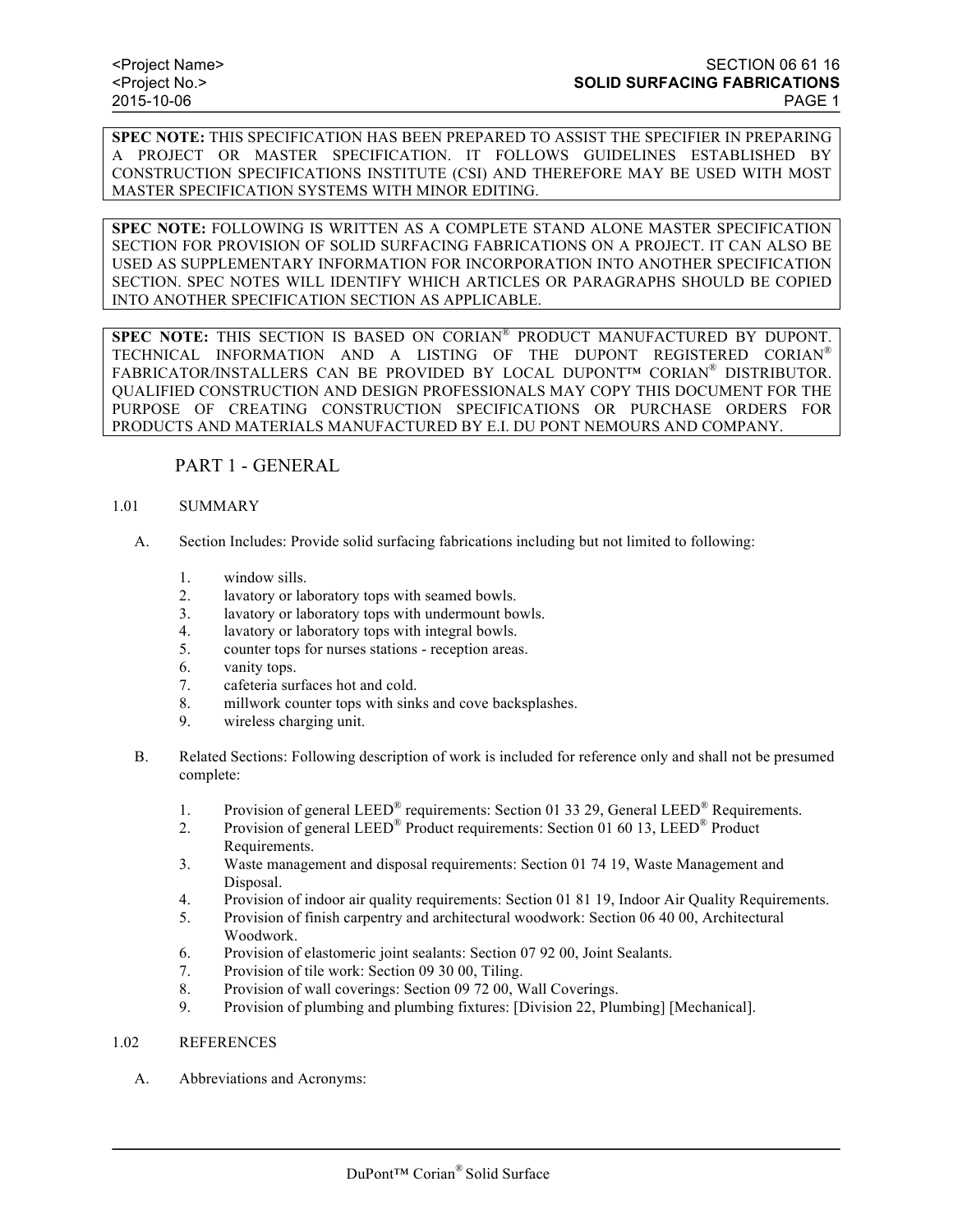- 1. LEED<sup>®</sup>: Leadership in Energy and Environmental Design; www.cagbc.org.
- 2. MDF: Medium Density Fiberboard.
- 3. SCAQMD: South Coast Air Quality Management District; www.aqmd.gov.
- 4. VOC: Volatile Organic Compound.

## B. Definitions:

1. Solid Surface: Non-porous, homogeneous material maintaining the same composition throughout the part with a composition of acrylic polymer, aluminum trihydrate filler and pigment.

# C. Reference Standards:

| 1.  | <b>ANSI/NPA A208.2-09</b> | - Medium Density Fiberboard (MDF) For Interior Applications     |  |  |
|-----|---------------------------|-----------------------------------------------------------------|--|--|
| 2.  | <b>ASTM C920-14a</b>      | - Standard Specification for Elastomeric Joint Sealants         |  |  |
| 3.  | <b>ASTM D638-10</b>       | - Standard Test Method for Tensile Properties of Plastics       |  |  |
| 4.  | <b>ASTM D785-08</b>       | - Standard Test Method for Rockwell Hardness of Plastics and    |  |  |
|     |                           | <b>Electrical Insulating Materials</b>                          |  |  |
| 5.  | <b>ASTM D790-10</b>       | - Standard Test Methods for Flexural Properties of Unreinforced |  |  |
|     |                           | and Reinforced Plastics and Electrical Insulating Materials     |  |  |
| 6.  | <b>ASTM D5420-10</b>      | - Standard Test Method for Impact Resistance of Flat, Rigid     |  |  |
|     |                           | Plastic Specimen by Means of a Striker Impacted by a Falling    |  |  |
|     |                           | Weight (Gardner Impact)                                         |  |  |
| 7.  | <b>ASTM E84-14</b>        | - Standard Test Method for Surface Burning Characteristics of   |  |  |
|     |                           | <b>Building Materials</b>                                       |  |  |
| 8.  | <b>ASTM E228-11</b>       | - Standard Test Method for Linear Thermal Expansion of Solid    |  |  |
|     |                           | Materials with a Push-Rod Dilatometer                           |  |  |
| 9.  | <b>ASTM G21-13</b>        | - Standard Practice for Determining Resistance of Synthetic     |  |  |
|     |                           | Polymeric Materials to Fungi                                    |  |  |
| 10. | ASTM G22-76(96)           | - Standard Practice for Determining Resistance of Plastics to   |  |  |
|     |                           | Bacteria                                                        |  |  |
| 11. | <b>ASTM G155-13</b>       | - Standard Practice for Operating Xenon Arc Light Apparatus for |  |  |
|     |                           | <b>Exposure of Non-Metallic Materials</b>                       |  |  |
| 12. | CSA B45.5-11/             |                                                                 |  |  |
|     | IAPMO Z124-2011           | - Plastic Plumbing Fixtures                                     |  |  |
| 13. | <b>NFPA 255-06</b>        | - Standard Method of Test of Surface Burning Characteristics of |  |  |
|     |                           | <b>Building Materials</b>                                       |  |  |
| 14. | <b>NSF/ANSI 51-07</b>     | - Food Equipment Materials                                      |  |  |
| 15. | SCAQMD Rule 1168          | - Adhesive and Sealant Applications (amended January 2005)      |  |  |
| 16. | <b>UL 723</b>             | - Standard for Test for Surface Burning Characteristics of      |  |  |
|     |                           | <b>Building Materials</b>                                       |  |  |
| 17. | UL Environment/           | - Standard for Chemical Emissions for Building Materials,       |  |  |
|     | <b>GREENGUARD</b>         | Finishes and Furnishings, Section 7.1                           |  |  |
|     | <b>UL 2818</b>            |                                                                 |  |  |
| 18. | UL Environment/           | - Gold Standard for Chemical Emissions for Building Materials,  |  |  |
|     | <b>GREENGUARD</b>         | Finishes and Furnishings, Section 7.1 and 7.2                   |  |  |
|     | <b>UL 2818</b>            |                                                                 |  |  |
| 19. | <b>UL 2824</b>            | - GREENGUARD Certification Program, Method for Measuring        |  |  |
|     |                           | Microbial Resistance from Various Sources Using Static          |  |  |
|     |                           | <b>Environmental Chambers</b>                                   |  |  |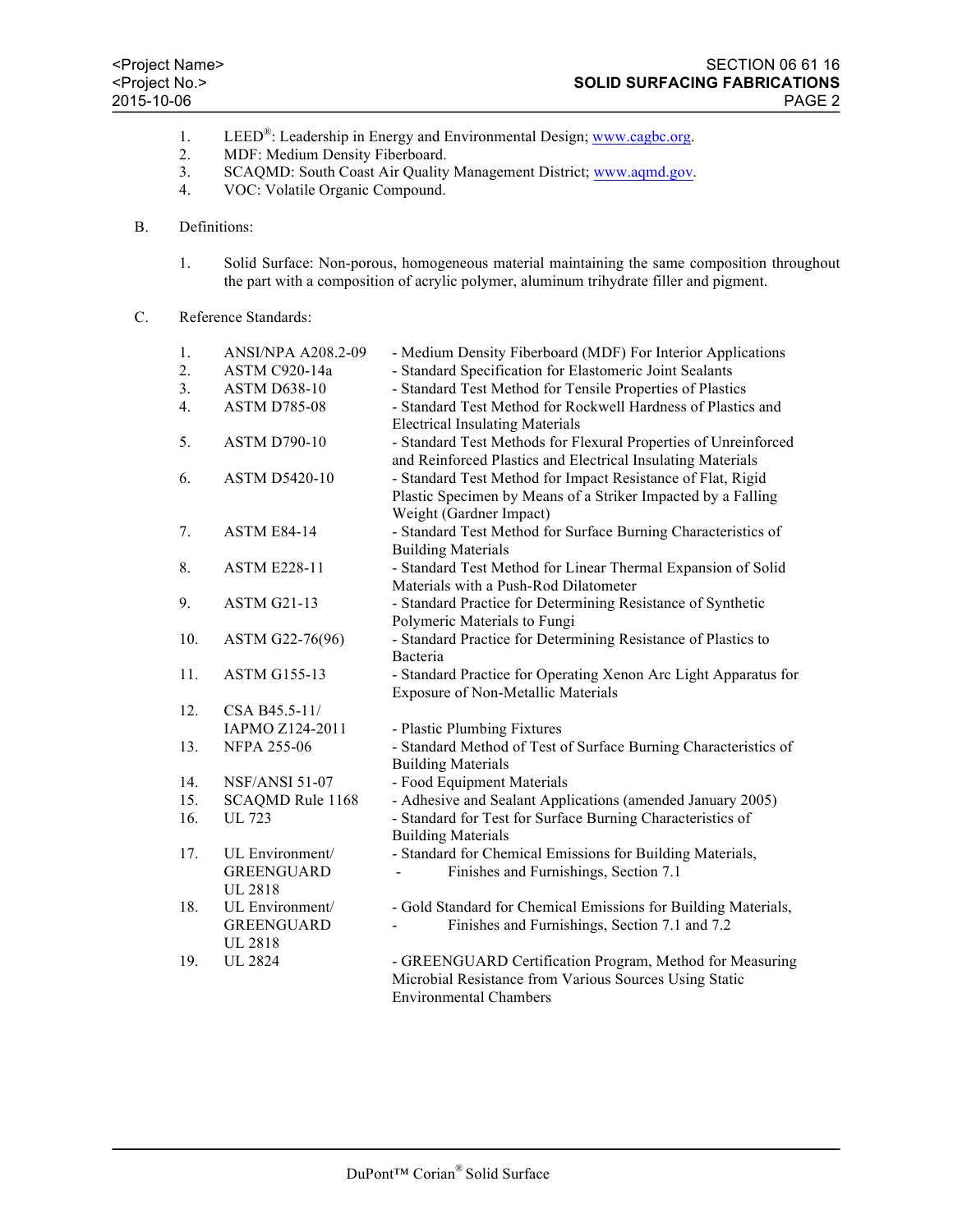## 1.03 ADMINISTRATIVE REQUIREMENTS

A. Preinstallation Meetings: Arrange preinstallation meeting 1 week prior to commencing work with all parties associated with trade as designated in Contract Documents or as requested by Architect. Presided over by Contractor, include Architect who may attend, Subcontractor performing work of this trade, Owner's representative, testing company's representative and consultants of applicable discipline. Review Contract Documents for work included under this trade and determine complete understanding of requirements and responsibilities relative to work included, storage and handling of materials, materials to be used, installation of materials, sequence and quality control, Project staffing, restrictions on areas of work and other matters affecting construction, to permit compliance with intent of work of this Section.

#### 1.04 SUBMITTALS

- A. Product Data: Indicate Product description including solid surface sheets, sinks, bowls and illustrating full range of standard colors, fabrication information and compliance with specified performance requirements. Submit Product data with resistance to list of chemicals.
- B. Shop Drawings: Submit Shop Drawings for work of this Section in accordance with Section 01 30 00. Indicate plans, sections, dimensions, component sizes, edge details, thermosetting requirements, fabrication details, attachment provisions, sizes of furring, blocking, including concealed blocking and coordination requirements with adjacent work. Show locations and sizes of cutouts and holes for plumbing fixtures, faucets, soap dispensers, waste receptacles and other items installed in solid surface.
- C. Coordination Drawings: Submit coordination drawings indicating plumbing and miscellaneous steel work indicating locations of wall rated or non-rated, blocking requirements, locations and recessed wall items and similar items.
- D. Samples: Submit samples in accordance with Section 01 30 00. Submit minimum 6" x 6" samples. Cut sample and seam together for representation of inconspicuous seam. Indicate full range of color and pattern variation. Approved samples will be retained as standards for work.

**SPEC NOTE:** NSF/ANSI 51, FOOD ZONE, SPLASH ZONE AND NON-FOOD ZONE, APPLICATION WHERE FOOD MAY BE DROPPED ONTO SERVING SURFACES. DELETE FOLLOWING IF NO FOOD CONTACT IS REQUIRED FOR PROJECT. DELETE FOLLOWING ON FLAMMABILITY IF THERE IS NO REQUIREMENT FOR FIRE PERFORMANCE.

E. Test and Evaluation Reports: Submit flammability test reports [and food preparation zone certifications/listing confirming compliance with NSF/ANSI 51. Refer to www.nsf.org for the latest compliance to NSF/ANSI 51 for Food Zone — all food types.]

#### 1.05 CLOSEOUT SUBMITTALS

- A. Operational and Maintenance Data:
	- 1. Submit manufacturer's care and maintenance data, including repair and cleaning instructions. Include in Project closeout documents.
	- 2. Provide a commercial care and maintenance kit and video. Review maintenance procedures and warranty details with Owner upon completion.

### 1.06 QUALITY ASSURANCE

- A. Qualifications:
	- 1. Installers: Provide work of this Section executed by competent installers with minimum 5 years experience in the application of Products, systems and assemblies specified and with approval and training of the Product manufacturers.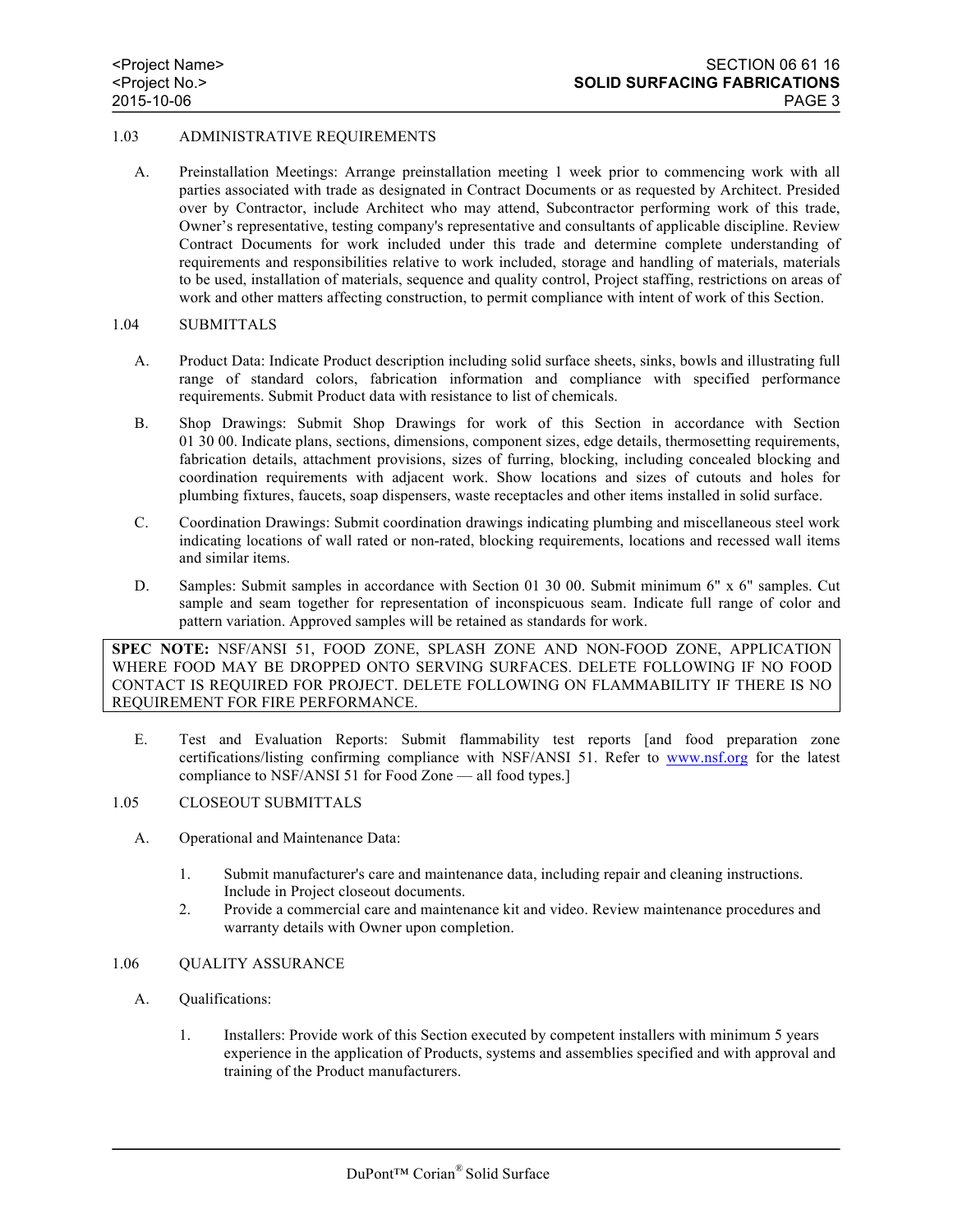## B. Mock-Ups:

- 1. Prior to final approval of Shop Drawings, erect 1 full size mock-up of each component at Project site demonstrating quality of materials and execution for Architect review.
- 2. Should mock-up not be approved, rework or remake until approval is secured. Remove rejected units from Project site.
- 3. Approved mock-up will be used as standard for acceptance of subsequent work.
- 4. Approved mock-ups may remain as part of finished work.
- 1.07 DELIVERY, STORAGE AND HANDLING
	- A. Delivery and Acceptance Requirements: Deliver no components to Project site until areas are ready for installation.
	- B. Storage and Handling Requirements:
		- 1. Store components indoors prior to installation.
		- 2. Handle materials to prevent damage to finished surfaces.

#### 1.08 WARRANTY

A. Manufacturer Warranty: Provide manufacturer's standard warranty for material only for period of 10 years against defects and/or deficiencies in accordance with General Conditions of the Contract. Promptly correct any defects or deficiencies which become apparent within warranty period, to satisfaction of Architect and at no expense to Owner.

## PART 2 - PRODUCTS

### 2.01 MANUFACTURERS

- A. Manufacturer List: Products of following manufacturers are acceptable subject to conformance to requirements of Drawings, Schedules and Specifications:
	- 1. Corian® by DuPont; www.corian.com
	- 2. Samsung Chemical USA; www.staron.com
	- 3. Wilsonart Contract; www.wilsonartcontract.com
- B. Substitution Limitations: This Specification is based on Corian® Products. Comparable Products from manufacturers listed herein will be accepted provided they meet requirements of this Specification.

### 2.02 MATERIALS

- A. Description:
- B. Sustainability Characteristics: Provide Products meeting following LEED® performance criteria:

**SPEC NOTE:** USE FOLLOWING IN CONNECTION WITH LEED® CREDIT MR 4. IT MAY BE NECESSARY TO SPLIT FOLLOWING PARAGRAPH DUE TO DIFFERENT PRODUCTS WITHIN A PARTICULAR SECTION HAVING DIFFERENT RECYCLING AMOUNTS (IE. IN SECTION 09 21 16, GYPSUM BOARD IS 40% AND STEEL IS 25%). EDIT ACCORDINGLY.

1. MRc4: Provide Product with a combined minimum pre-consumer and post-consumer recycled content of [xx%].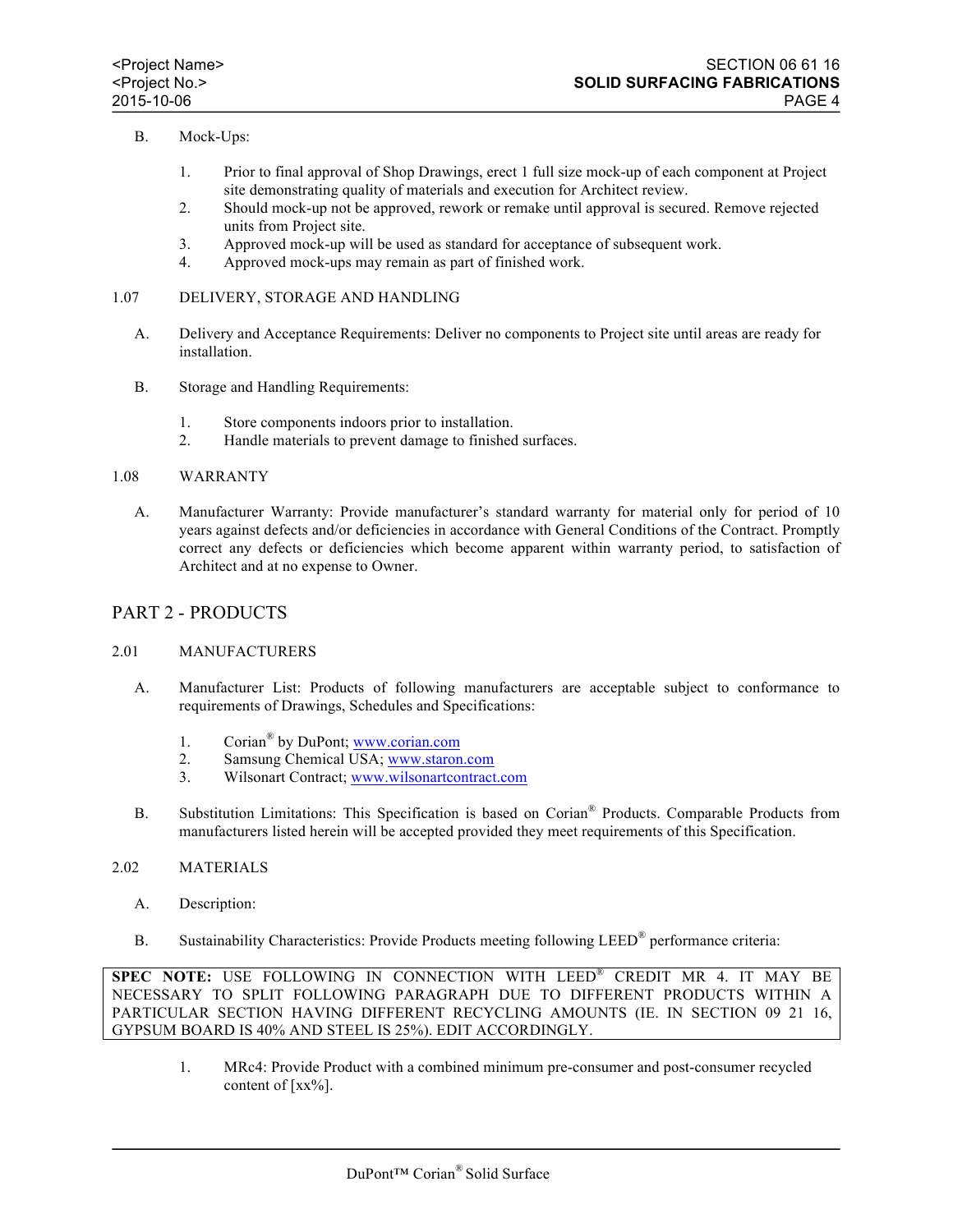### **SPEC NOTE:** USE FOLLOWING PARAGRAPH IF AMOUNT OF RECYCLED CONTENT IS UNKNOWN, BUT DESIRED FOR LEED® CREDIT.

2. MRc4: Provide Product with maximum pre-consumer and post-consumer recycled content available.

### **SPEC NOTE:** USE FOLLOWING IN CONNECTION WITH LEED® CREDIT MR 5.

3. MRc5: Provide Product with regional content.

## **SPEC NOTE:** USE FOLLOWING IN CONNECTION WITH LEED® CREDIT EQ 4.1.

- 4. EQc4.1: Provide adhesives and sealants with VOC quantities lower than stated in SCAQMD Rule 1168. Ensure VOC quantities for sealants do not exceed 250 g/l under any circumstances.
- C. Performance/Design Criteria:

|                | <b>Property</b> |                               | Requirement<br>(min or max)       | <b>Test Procedure</b> |
|----------------|-----------------|-------------------------------|-----------------------------------|-----------------------|
| $\mathbf{1}$ . |                 | Solid Surface Based Products: |                                   |                       |
|                | a.              | Tensile Strength              | 6000 psi min                      | ASTM D638             |
|                | $\mathbf{b}$ .  | Tensile Modulus               | $1.5 \times 10^6$ psi min         | ASTM D638             |
|                | $\mathbf{c}$ .  | Tensile Elongation            | $0.4\%$ min.                      | ASTM D638             |
|                | $d_{\cdot}$     | Flexural Strength             | 10000 psi min                     | ASTM D790             |
|                | e.              | <b>Flexural Modulus</b>       | $1.2 \times 10^6$ psi min         | ASTM D790             |
|                | $f_{\cdot}$     | Hardness                      | >85-Rockwell "M" scale min.       | ASTM D785             |
|                | g.              | Thermal Expansion             | $2.2 \times 10^{-5}$ in /in /°F   | ASTM E228             |
|                | h.              | Fungi and Bacteria            | Does not support microbial growth | ASTM G21 & G22        |
|                | i.              | Microbial Resistance          | Highly resistant to mold growth   | UL 2824               |
|                | j.              | <b>Ball Impact</b>            | No fracture - 1/2 lb. Ball:       | NEMA LD 3,            |
|                |                 |                               | $6 \text{ mm slab} - 36"$ drop    | Method 3.8            |
|                |                 |                               | 12 mm slab - 144" drop            |                       |
|                | $\mathbf{k}$ .  | Weatherability                | $\Delta E^*$ 94<5 in 1,000 hrs    | ASTM G155             |
|                | $\mathbf{1}$ .  | Flammability                  |                                   | ASTM E84, NFPA 255    |
|                |                 |                               |                                   | & UL 723              |
|                |                 |                               | <b>All Colors</b>                 |                       |

|    |                 | 6 mm   | All Colors<br>$12 \text{ mm}$ |                                     |
|----|-----------------|--------|-------------------------------|-------------------------------------|
| m. | Flame Spread    | $<$ 25 | $<$ 25                        |                                     |
| n. | Smoke Developed | <25    | <25                           |                                     |
| 0. | Class           | А      | A                             | NFPA 101 <sup>®</sup> , Life Safety |
|    |                 |        |                               | Code                                |

**SPEC NOTE:** Industry standard is to use  $1/2$ " thick Products.  $1/4$ " thick Product is used vertically only. Contact manufacturer's rep. for 3/4" thick Product and Product data and panel size limitations.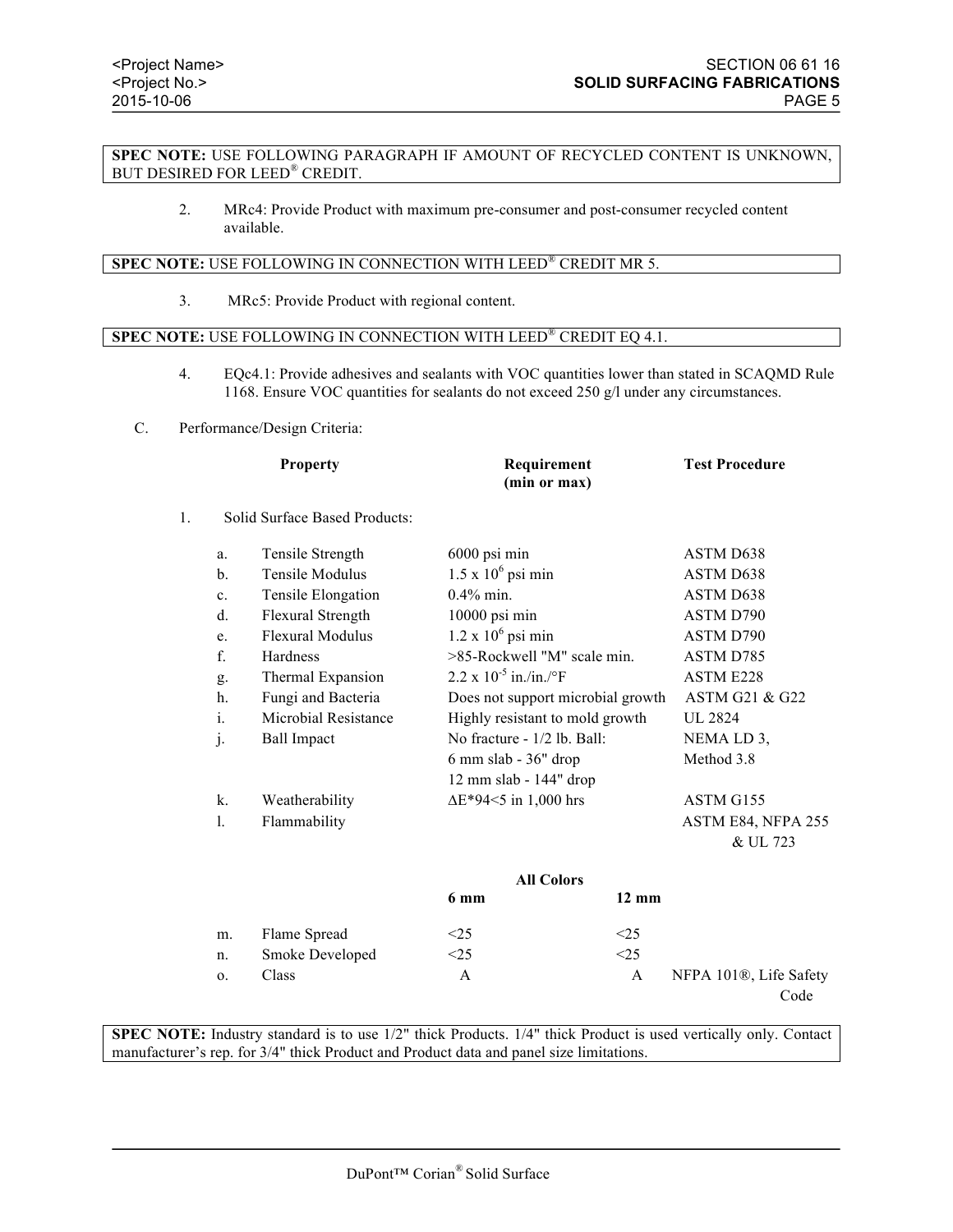- D. Solid Surface Material:
- E. Non-porous, homogeneous material maintaining the same composition throughout the part with a composition of acrylic polymer, aluminum trihydrate filler and pigment; not coated, laminated or of composite construction; meeting following criteria:
- F. Flammability: Class 1 and A when tested to UL 723.

## **SPEC NOTE:** VERIFY COMPLIANCE WITH THIS REQUIREMENT WHEN USED IN FOOD PREPARATION AND LOCAL AUTHORITY REQUIREMENT.

- G. Food Equipment Material Compliance: Food Zone to NSF/ANSI 51.
	- 1. Ensure material has minimum physical and performance properties specified under "Performance/Design Criteria".
	- 2. Ensure superficial damage to a depth of 0.010" is repairable by sanding and polishing.
- H. Adhesive for Bonding to Other Products: One component silicone to ASTM C920.
- I. Sealant: A standard mildew-resistant, FDA/UL® [and NSF/ANSI 51 compliant in Food Zone area,] recognized silicone color matched sealant or clear silicone sealants.

## **SPEC NOTE:** RETAIN FOLLOWING PARAGRAPH FOR UNDERMOUNT SINKS AND BOWLS.

J. Sink/Bowl Mounting Hardware: Manufacturer's approved bowl clips, brass inserts and fasteners for attachment of undermount sinks/bowls.

### **SPEC NOTE:** CHECK WHETHER CUT OUTS ARE NEAR A HEAT SOURCE; IF NOT DELETE FOLLOWING 2 PARAGRAPHS.

- K. Heat Reflecting Tape: Manufacturer's standard aluminum foil tape, with required thickness, for use with cutouts near heat sources.
- L. Insulating Nomex® Fabric: Manufacturer's standard for use with conductive tape in insulating solid surface material from adjacent heat source.

### 2.03 COMPONENTS

# **SPEC NOTE:** REFER TO TECHNICAL BULLETIN K-25291 – STRUCTURAL SUPPORT.

- A. Window Sills: 1/2" thick solid surfacing material, adhesively joined with inconspicuous seams, edge details as indicated on Drawings. Color selected later by Architect from manufacturer's full color range.
- B. Counter Perimeter Frame: Ensure 1/2" [3/4"] thick, moisture resistant [cores for counter tops in wet areas having sinks or lavatories are 3/4" thick exterior grade plywood with waterproof adhesive, Fir or Poplar plywood, veneer core only.] [MDF core conforming to ANSI/NPA A208.2 balanced design, manufactured from recycled materials, meeting ANSI Standards for emissions, of minimum density of 48 lb/cu ft and surface character to match sample approved by Architect. Ensure fire retardant Product contains fire-retardant chemicals injected with raw materials during manufacturing and achieves a maximum flame-spread rating of 25 with a maximum smoke development of 200 when tested to ASTM E84.]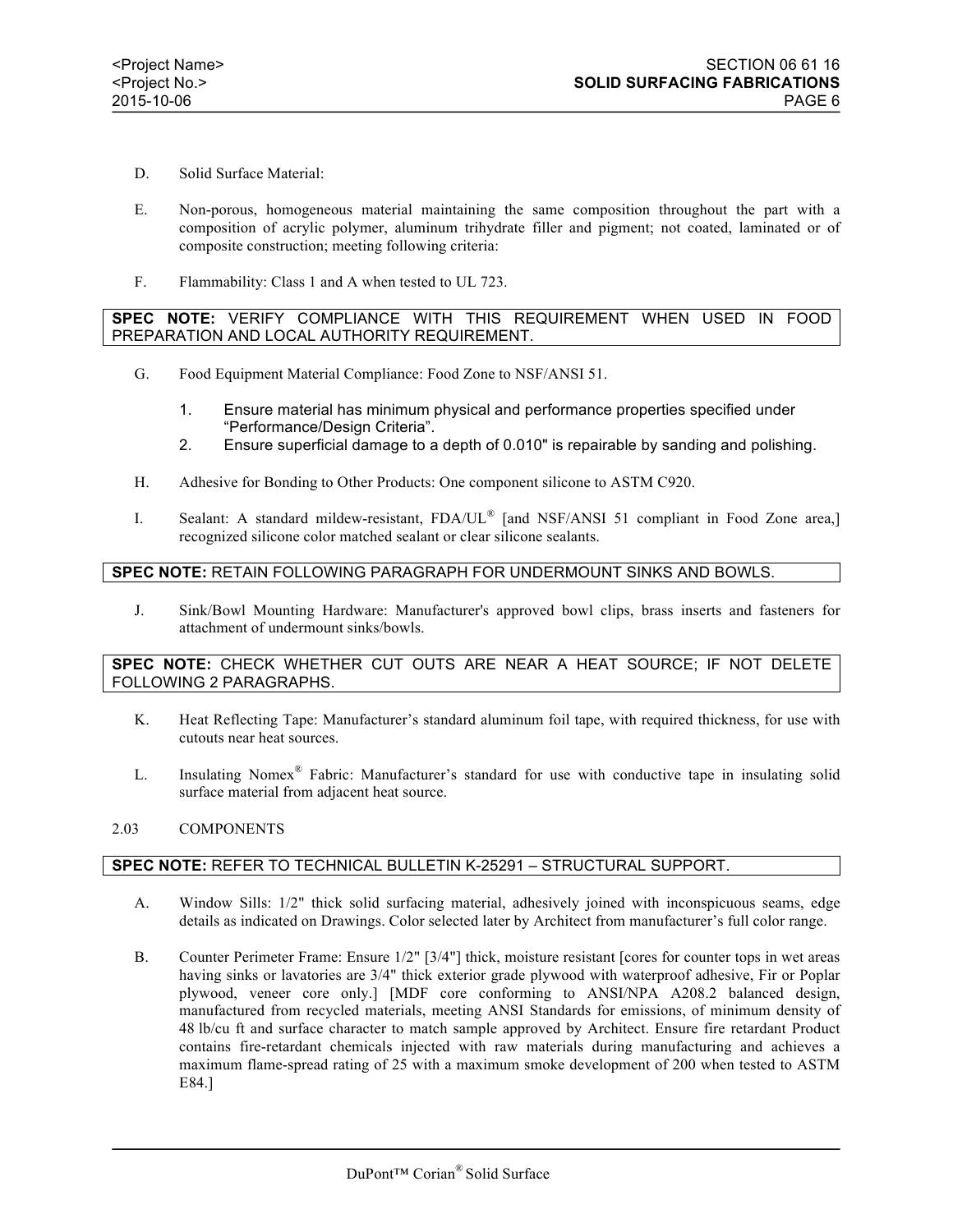**SPEC NOTE:** REFER TO TECHNICAL BULLETINS K-25296 – SINKS AND LAVATORIES AND K-27499 – DUPONT™ CORIAN® LAVATORY POSITIONING FOR ADA COMPLIANCE.

**SPEC NOTE:** SELECT DESIRED COLOR FROM MANUFACTURER'S LATEST CATALOGUE OR INDICATE COLOR(S) WILL BE SELECTED LATER BY ARCHITECT (VERIFY IF ANY COST IMPLICATION DUE TO VARIATION IN COLORS).

C. Lavatory Tops with Seamed Bowls: 1/2" [3/4"] thick countertop of [solid polymer] [100% acrylic] [polyester-acrylic blend] solid surfacing material, cast to desired profiles and sizes having edge details as indicated on Drawings conforming to CSA B45.5/IAPMO Z124, complete with [seamed "S" undermount] bowl. Provide countertops complete with backsplashes of size shown on Drawings. Ensure countertop and backsplash is [ ] color; [single color] [maximum 2, 3 or 4 colors] [non-coved] [coved] as selected by Architect. Ensure [5] bowls are [ ] model.

**SPEC NOTE:** SELECT DESIRED COLOR FROM MANUFACTURER'S LATEST CATALOGUE OR INDICATE COLOR(S) WILL BE SELECTED LATER BY ARCHITECT (VERIFY IF ANY COST IMPLICATION DUE TO VARIATION IN COLORS).

- D. Lavatory Tops with Undermount Bowls: 1/2" [3/4"] thick countertop of [solid polymer] [100% acrylic] [polyester-acrylic blend] solid surfacing material, cast to desired profiles and sizes having edge details as indicated on Drawings conforming to CSA B45.5/IAPMO Z124, complete with [1] undermount bowl. Provide countertops complete with backsplashes of size shown on Drawings. Use undermount hardware according to manufacturer's instructions. Ensure vanity top and backsplash is [ ] color; [single color] [maximum 2, 3 or 4 colors] [non-coved] [coved] as selected by Architect. Ensure bowl[s] is/are [] model and [ ] color.
- E. Lavatory Tops with Integral Bowls: Molded countertop of solid polymer material [19-1/2"] [22"], complete with integrally molded bowl[s] of solid polymer material; edge details as indicated on Drawings. Provide with [non-coved] [coved] backsplash [and endsplashes] as shown on Drawings. Provide [ ] model and [ ] color.

### **SPEC NOTE:** REFER TO TECHNICAL BULLETIN K-28310 DUPONT™ CORIAN® CHARGING UNIT – INDIVIDUAL: CORIAN® INSTALLATION.

- F. Wireless Charging Unit: A complete, self-contained system with a dual-mode transmitter that is compliant with PMA and WPC Qi standards.
- G. Acceptable Product: "DuPont™ Corian® Charging Unit Individual" by DuPont.
- H. Fabrication:
	- 1. Fabricate components in shop to greatest extent practical to sizes and shapes indicated, in accordance with approved Shop Drawings and solid polymer manufacturer requirements. Form joints between components using manufacturer's standard joint adhesive without conspicuous joints. Provide factory cutouts for plumbing fittings and bath accessories as indicated on Drawings.
	- 2. Where indicated, thermoform corners and edges or other objects to shapes and sizes indicated on Drawings, prior to seaming and joining. Cut components larger than finished dimensions and sand edges to remove nicks and scratches. Heat entire component uniformly prior to forming.
	- 3. Ensure no blistering, whitening and cracking of components during forming.
	- 4. Fabricate backsplashes from solid surfacing material with optional radius cove where counter and backsplashes meet as indicated on Drawings. Backsplashes for most colors may be fabricated by traditional means discussed in K-25294 *Backsplashe*s. Colors with metallic/mica particle or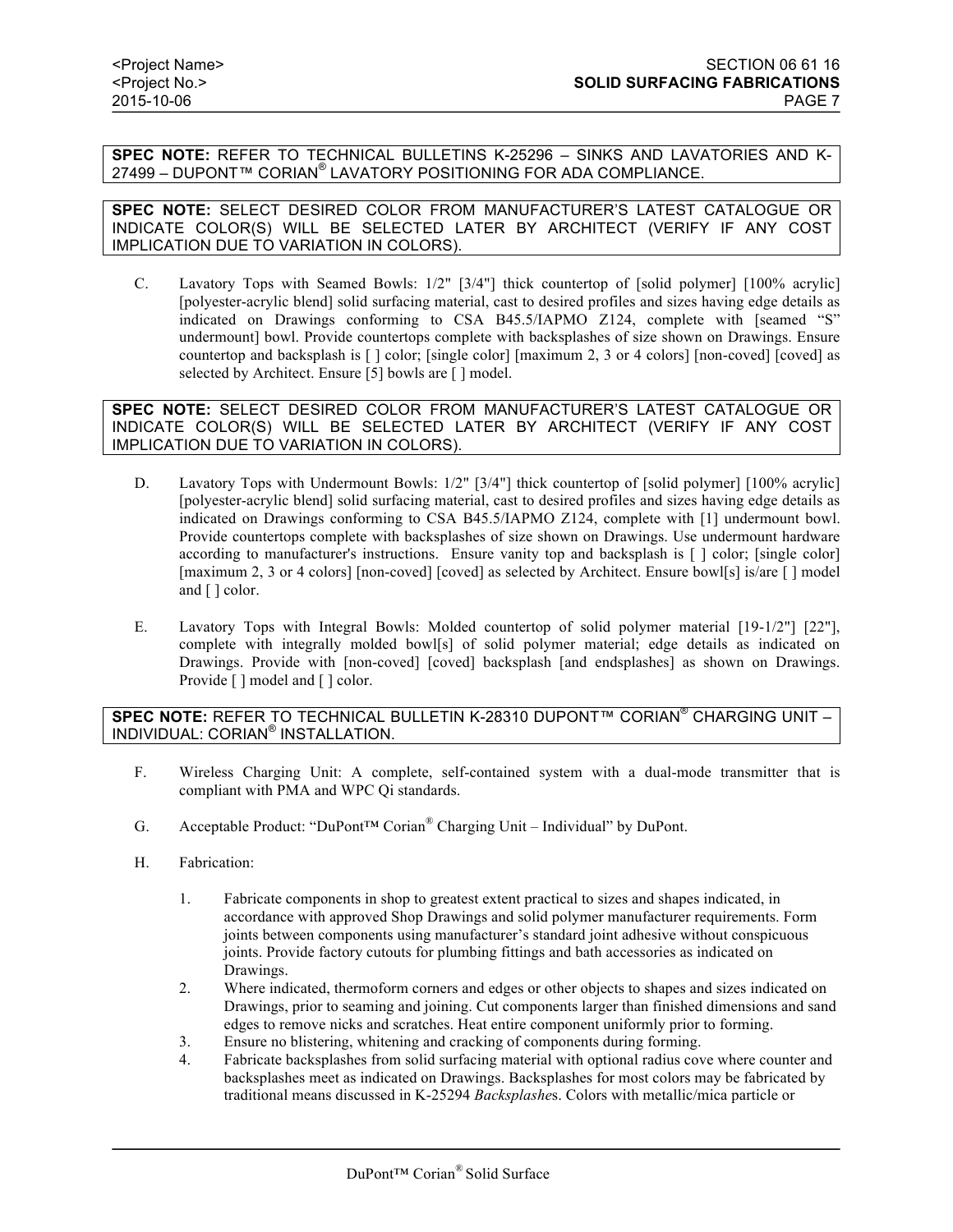veined colors creating directional aesthetics (K-26833 *Directional Aesthetics*) may require the techniques in Technical Bulletin K-28235 *Thermoformed Backsplash*.

- 5. Fabricate joints between components using manufacturer's standard joint adhesive. Ensure joints are inconspicuous in appearance and without voids. Attach 50 mm (2") wide reinforcing strip of solid polymer material under each joint. Reinforcing strip of solid polymer material is not required when using DuPont™ Joint Adhesive 2.0.
- 6. Provide holes and cutouts for plumbing and bath accessories as indicated on Drawings.
- 7. Rout and finish component edges to a smooth, uniform finish. Rout cutouts, then sand edges smooth. Repair or reject defective or inaccurate work.

**SPEC NOTE:** SELECT DESIRED FINISH OR WHERE MORE THAN 1 FINISH IS REQUIRED, ENSURE LOCATIONS OF DIFFERENT FINISHES ARE IDENTIFIED ON DRAWINGS.

8. Finish: Ensure surfaces have uniform finish:

### **SPEC NOTE:** FOLLOWING IS STANDARD FINISH AND IS LOWEST MAINTENANCE FINISH.

a. Matte, with a 60° gloss rating of 5 - 20.

### **SPEC NOTE:** FOLLOWING ADDS AN UP-CHARGE. SELECT SEMI-GLOSS TO BRING OUT THE DEPTH OF COLORS IN THE DARKER SIERRA AND JEWEL TONES. WILL REQUIRE MORE MAINTENANCE.

b. Semi-gloss, with a 60° gloss rating of 25 - 50.

**SPEC NOTE:** FOLLOWING IS A HIGH GLOSS FINISH, IDEAL FOR APPLICATIONS THAT REQUIRE MAXIMUM SMOOTHNESS AND REFLECTANCE. RECOMMENDED FOR LIGHT DUTY ONLY. WILL REQUIRE MORE MAINTENANCE.

- c. Polished, with a 60° gloss rating of 55 80.
- 9. Fabrication Tolerances:
	- a. Variation in Component Size: +/-1/8".
	- b. Location of Openings: +/-1/8" from indicated location.

PART 3 - EXECUTION

### 3.01 EXAMINATION

- A. Verification of Conditions:
	- 1. Examine substrates and conditions, with fabricator present for compliance with requirements for installation tolerances and other conditions affecting performance of work. Proceed with installation only after unsatisfactory conditions have been corrected.
	- 2. Verify actual site dimensions and location of adjacent materials prior to commencing work.
	- 3. Examine cabinets upon which counter tops are to be installed. Verify cabinets are level to within  $1/8$ " in  $10'$  -  $0"$ .
	- 4. Notify Architect in writing of any conditions which would be detrimental to installation.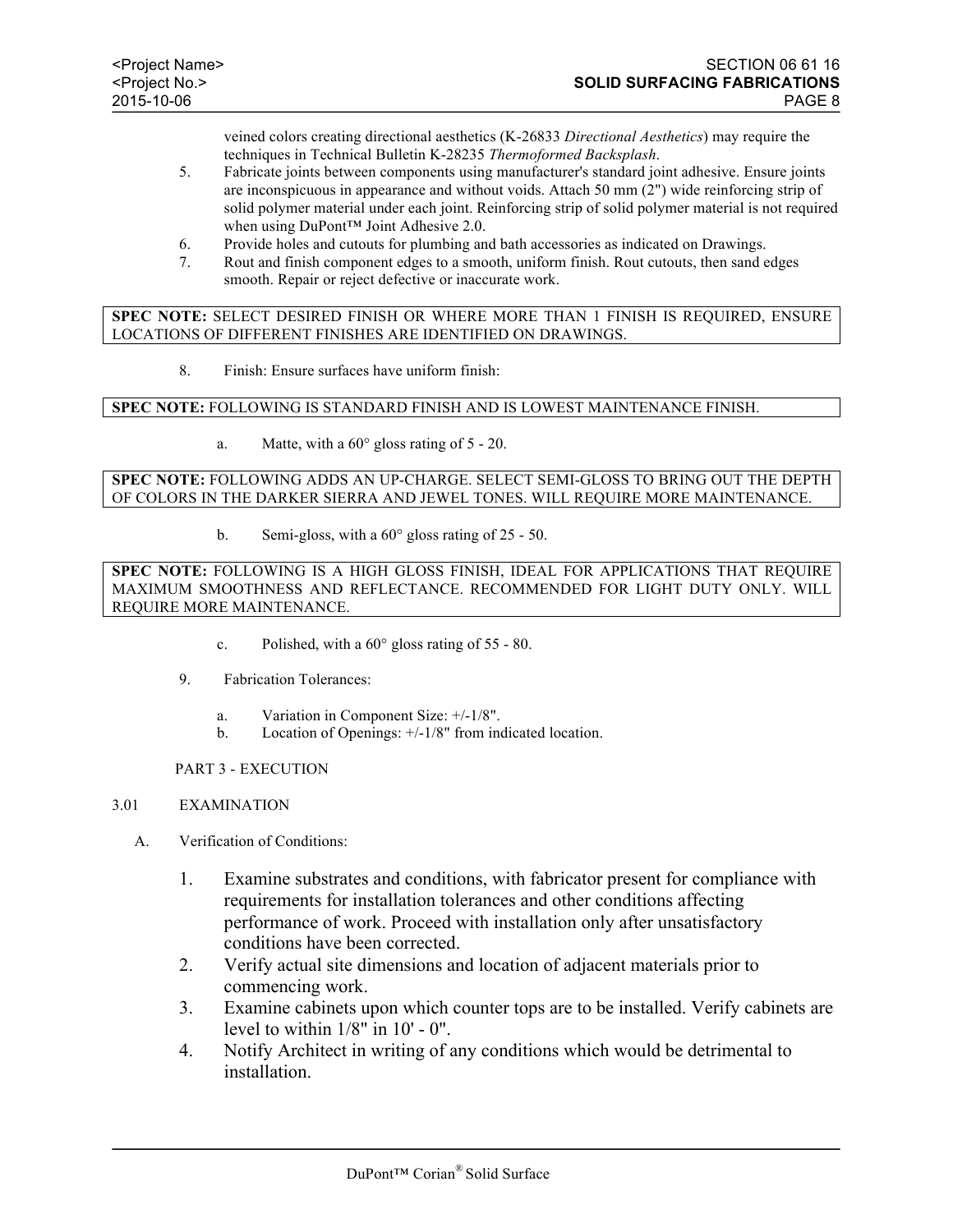B. Evaluation and Assessment: Commencement of work implies acceptance of previously completed work.

#### 3.02 INSTALLATION

- A. Install components plumb, level, rigid, scribed to adjacent finishes in accordance with reviewed Shop Drawings and Product installation details.
- B. Fabricate field joints using manufacturer's recommended adhesive, with joints being inconspicuous in finished work. Exposed joints/seams are not permitted. Keep components and hands clean when making joints. Reinforce field joints as specified herein. Cut and finish component edges with clean, sharp returns.
- C. Route radii and contours to template. Anchor securely to base component or other supports. Align adjacent components and form seams to comply with manufacturer's written recommendations using adhesive in color to match work. Carefully dress joints smooth, remove surface scratches and clean entire surface.
- D. Install countertops with no more than 1/8" sag, bow or other variation from a straight line.
- E. Adhere undermount/submount/bevel mount sinks/bowls to countertops using manufacturer's recommended adhesive and mounting hardware.
- F. Adhere topmount sinks/bowls to countertops using manufacturer recommended adhesives and colorcoordinated silicone sealant. [Secure seam mount bowls and sinks to counter tops using color matched joint adhesive.]
- G. Seal between wall and components with joint sealant as specified herein and in Section 07 92 00, as applicable.
- H. Provide backsplashes and endsplashes as indicated on Drawings. Adhere to countertops using a standard color-coordinated silicone sealant. Adhere applied sidesplashes to countertops using a standard colormatched silicone sealant. Provide coved backsplashes and sidesplashes at walls and adjacent millwork. Fabricate radius cove at intersection of counters with backsplashes to dimensions shown on reviewed Shop Drawings. Adhere to countertops using manufacturer's standard color-coordinated joint adhesive.
- I. Keep components and hands clean during installation. Remove adhesives, sealants and other stains. Ensure components are clean on date of Substantial Completion of the Work.
- J. Coordinate connections of plumbing fixtures with [Division 22] [Mechanical]. Make plumbing connections to sinks in accordance with [Division 22] [Mechanical].
- 3.03 REPAIR
	- A. Repair minor imperfections and cracked seams and replace areas of severely damaged surfaces in accordance with manufacturer's "Technical Bulletins".
- 3.04 SITE QUALITY CONTROL
	- A. Non-Conforming Work: Replace damaged work which cannot be satisfactorily repaired, restored or cleaned, to satisfaction of Architect at no cost to Owner.